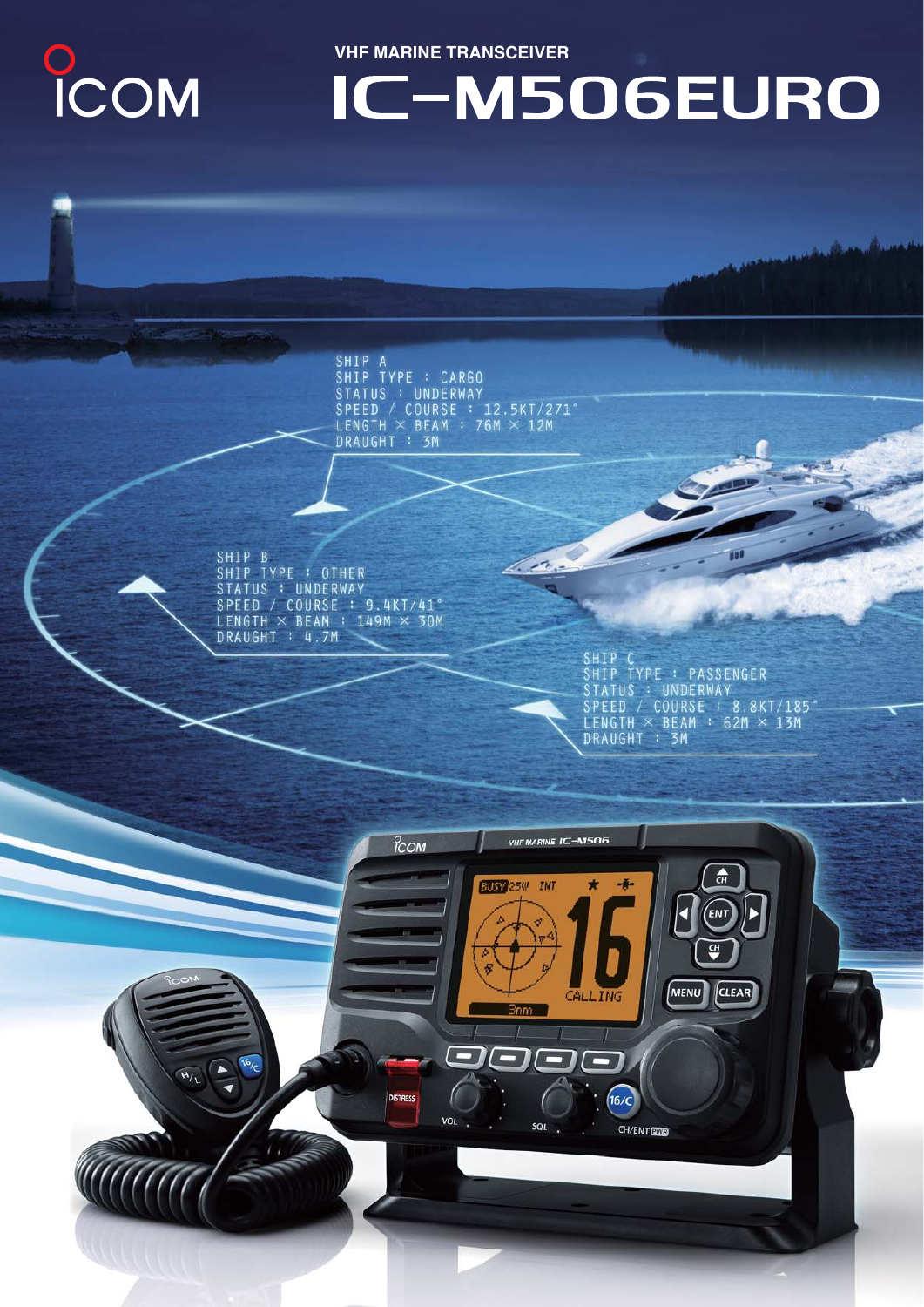## Advanced Fixed Mount VHF with AIS and NMEA 2000 Connectivity



## **Integrated AIS Receiver**

With an integrated AIS receiver, the IC-M506EURO can show real-time AIS vessel traffic information on the display. The AIS target call function allows you to easily set up a DSC individual call. The Plotter, Target list and Danger list can be toggled on the display.



AIS plotter display Target list example

## **NMEA 2000™ Connectivity**

With the plug-and-play functionality of NMEA 2000, the IC-M506EURO can easily connect to a NMEA 2000 network. The IC-M506EURO can receive and transmit GPS (position, course (COG) and speed (SOG)), AIS report and DSC call information data and transmit radio frequency and PGN list data on the network. Using this function, the IC-M506EURO can convert NMEA 0183 GPS data to NMEA 2000 data for other equipment.



**NMEA 2000** 

## **Last Call Voice Recording**

The last call voice recording function automatically saves the last two minutes of the last incoming call. You can replay the received call, and not miss any incoming call.



## **Active Noise Cancelling**

Using digital signal processing technology, the built-in bidirectional active noise cancelling provides superb performance. It reduces background noise to up to 90% in the received signal and 30% fixed in the transmitting signal. The function OFF setting is also possible.



## **Intuitive Menu-Driven User Interface**

The intuitive software key functions provide easy and

fast operation to control the multiple functions of the IC-M506EURO. The bottom line of the dot-matrix display shows the software key functions which can be toggled with the left and right buttons.





## **25W Two-Way Hailer**

When connected to an external hailer horn, you can talk to people on the deck or shore from the radio's microphone and can hear people's reply via the hailer speaker. The RX hailer function allows you to monitor the received audio from the hailer horn. 25W amplifier increases your talk power making your communication loud and clear.



## **Built-in Horn (Automatic & Manual)**

Foghorn feature is built-in via the external Hailer horn. Four horn patterns are selectable for the automatic horn function.

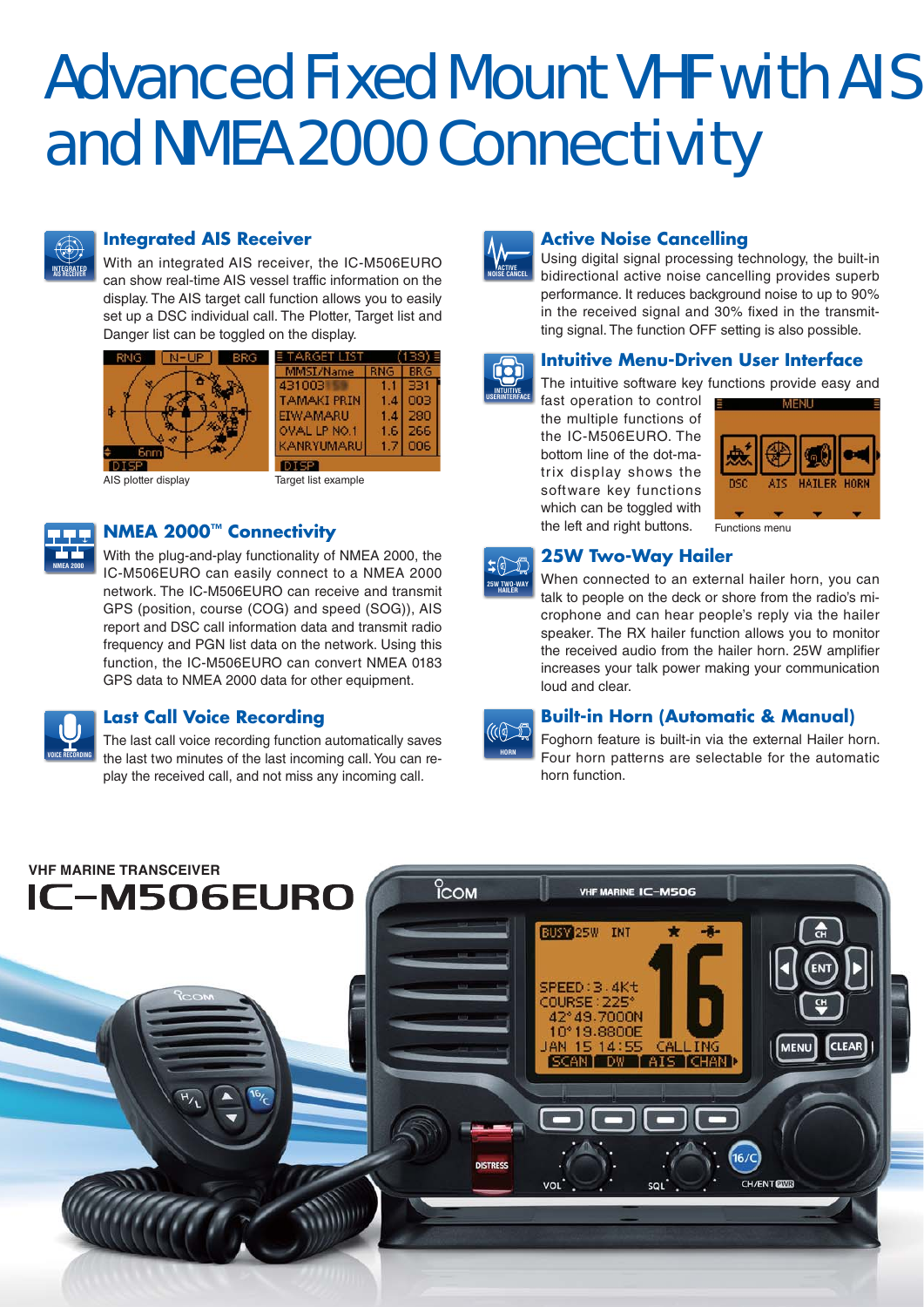## Receiver



## **ITU Class D DSC (Meets ITU-R M493-13)**

The built-in DSC watch function monitors Ch. 70 (DSC channel) activity, even while you are receiving another channel. DSC functions include: distress, individual, group, all ships, urgency, safety, position request/report, polling request and DSC test calls. Up to 100 DSC address IDs can be programmed.



**ADVANCED WATERPROOF IPX8**

## **Rear Microphone Version\***

With this version, the microphone connector is drawn from the rear panel and a 6.1m (20ft) microphone extension cable

is supplied to allow you clean and neat panel installation.

\* Ask your dealer for details.



## **IPX8 Advanced Waterproof**

The IC-M506EURO and supplied HM-205B/RB microphone can withstand 1m (3.2ft) depth of water for 60 minutes.

## **Other Features**

- Simple remote control speaker-microphone, HM-205B/RB
- 15W audio output power (with external speaker)
- AquaQuake™ draining function
- Optional voice scrambler, UT-112 for private conversation
- MA-500TR AIS transponder and MarineCommander™ compatible





## **Full Control and Intercom**

The optional COMMANDMIC, HM-195B/ **FULL CONTROL** SW provides 2nd station capability for **NEW INTERFACE** using the IC-M506EURO from up to 18.3m (60ft)\* away such as a separate cabin or tower. Most functions including DSC and AIS functions can be controlled from the COMMANDMIC and can be used as an intercom with the IC-M506EURO. One COMMANDMIC can be used.

\* Two optional OPC-1541 extension cables required.

## **IPX7 Waterproof Construction**



The HM-195B/SW withstands submersion in up to 1m depth of water for 30 minutes.



## **Same Menu-Driven**

**User Interface with IC-M506EURO** The HM-195B/SW provides same user interface with the IC-M506EURO. The directional keypad and softkey buttons allow you to perform various operations and settings. The audio and backlight levels can be set independently from the IC-M506EURO.

 $-1$ 

ісом

COMMANDMIC

- 
- Remote power ON/OFF function
- Black and super white color version

"Distress" button on the back of the unit